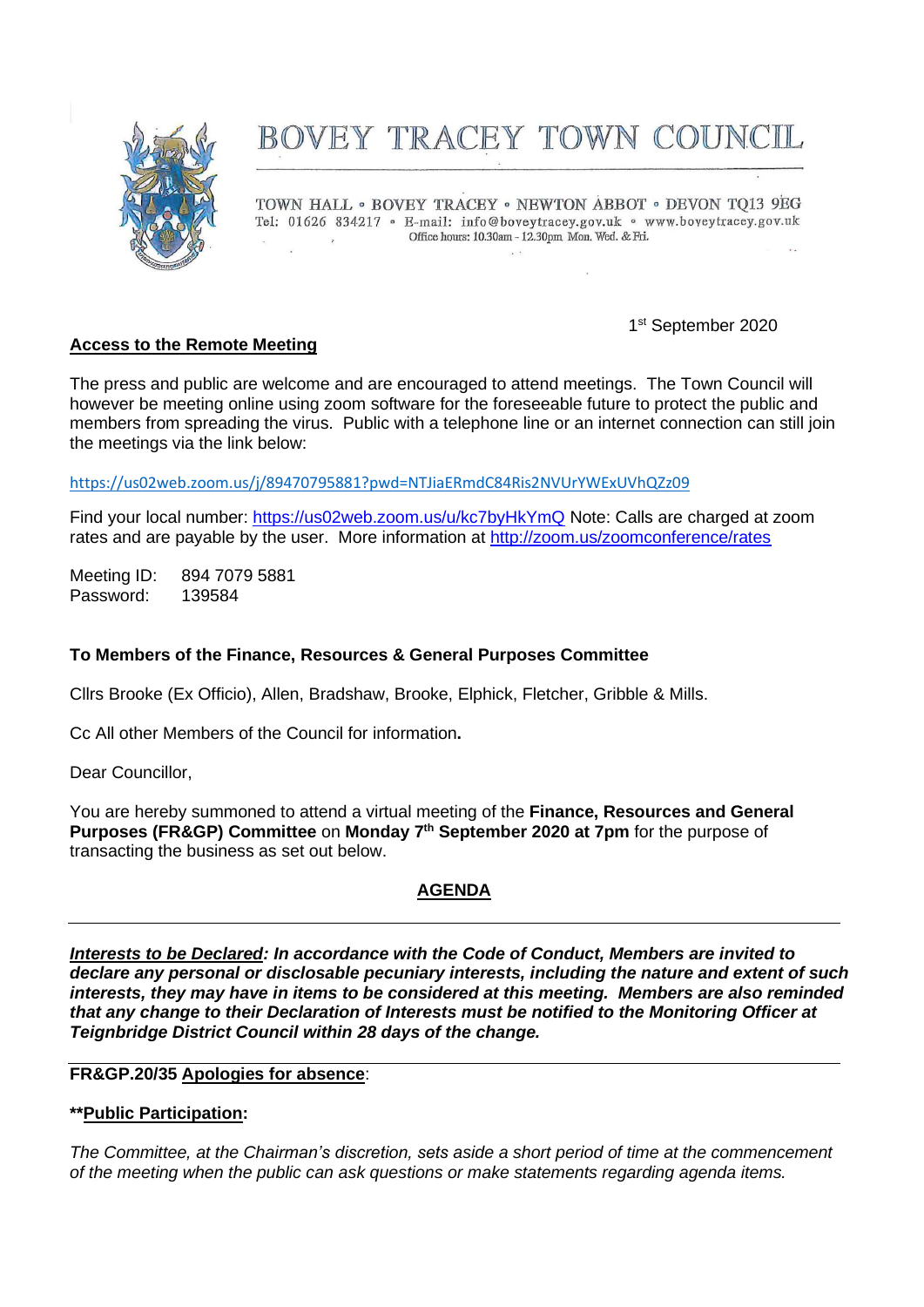**To agree** as a correct record and approve the minutes of the meeting of 15<sup>th</sup> June 2020 *[\(\\*copy enclosed\).](https://www.dropbox.com/s/txhbgwj3k49flog/07.09.20%20-%20Mins%20FR%26GP%20Comm%20mtg%2015.6.20.doc?dl=0)*

#### **FR&GP.20/37 Standing Item – Climate Emergency:**

**To note** the Council Declaration and to embed the climate emergency declaration across all Council services, activities, plans and other relevant work, considering the environmental impact of decisions, ensuring a fully integrated approach to mitigating the impact of climate change.

#### **FR&GP.20/38 Accounts & Financial Statement**:

#### **To receive and approve:**

 $\overline{1}$ ) payment and receipt transactions between 30<sup>th</sup> May 2020 and 30<sup>th</sup> August 2020 (*[\\*copy enclosed\)](https://www.dropbox.com/s/r06ld0ai6o2w80m/07.09.20%20-%20Payments%20%26%20Receipts%2030.05.2%20-%2030.08.20.pdf?dl=0)* ii) bank reconciliation between 30<sup>th</sup> May 2020 and 28<sup>th</sup> August 2020 (*\*copy enclosed*). iii) **note** the bank balances as below: General Account: £ 15,272.52 (as at 28.8.20) Business Bank Instant A/C: £ 118,861.99 (as at 28.8.20) Lloyds Deposit A/C: £ 168,039.46 (as at 28.8.20) Lloyds CIL A/C: £ 25,978.69 (as at 28.8.20) Covid19 Hardship Fd A/C: £ 300.01 (as at 28.8.20)

## **FR&GP.20/39 Insurance – Annual Review:**

**To receive and consider** the Town Clerk's report *(\*copy to be circulated).*

#### **FR&GP.20/40 Annual Return for the Year Ending 31st March 2020:**

**To note** the outcome of the 2019/20 External Audit undertaken by PKF Littlejohn LLP *[\(\\*copy enclosed\).](https://www.dropbox.com/s/w23arewj2ww9sxs/07.09.20%20-%20Exeternal%20Audit%20Report.pdf?dl=0)*

## **FR&GP.20/41 2021/22 Budget Setting Process:**

**To consider and approve** the process for budget/precept setting for the ensuing year *[\(\\*copy enclosed\)](https://www.dropbox.com/s/ywaa7kbkzrt83wo/07.09.20%20-%20Setting%20the%20Precept%20Process.docx?dl=0)*.

#### **FR&GP.20/42 Community Centre Development – Budget Update:**

The Town Clerk will provide a verbal update at the meeting.

## **FR&GP.20/43 Recruitment Process – Assistant Town Clerk:**

**To note** the appointment of the Assistant Town Clerk. The Committee Chair/Town Clerk will provide an update at the meeting.

## **FR&GP.20/44 Licence Agreements – Riverside Community Centre:**

#### **To receive and consider:**

i) Approving the annual licence fees for the Information Centre and Library. ii) DRAFT Grant Funding Agreement – DCC & BTTC *[\(\\*copy enclosed\).](https://www.dropbox.com/s/0e9cio4xsueqw1x/07.09.20%20Funding%20Agreement%20-%20DCC%20to%20BTTC%20%28BT%20Community%20Building%29%2001.09.20.docx?dl=0)*

## **FR&GP.20/45 Covid 19 – Hardship Fund:**

**To receive and consider** DRAFT Terms & Conditions for the consideration of future grants *(\*copy to be circulated).*